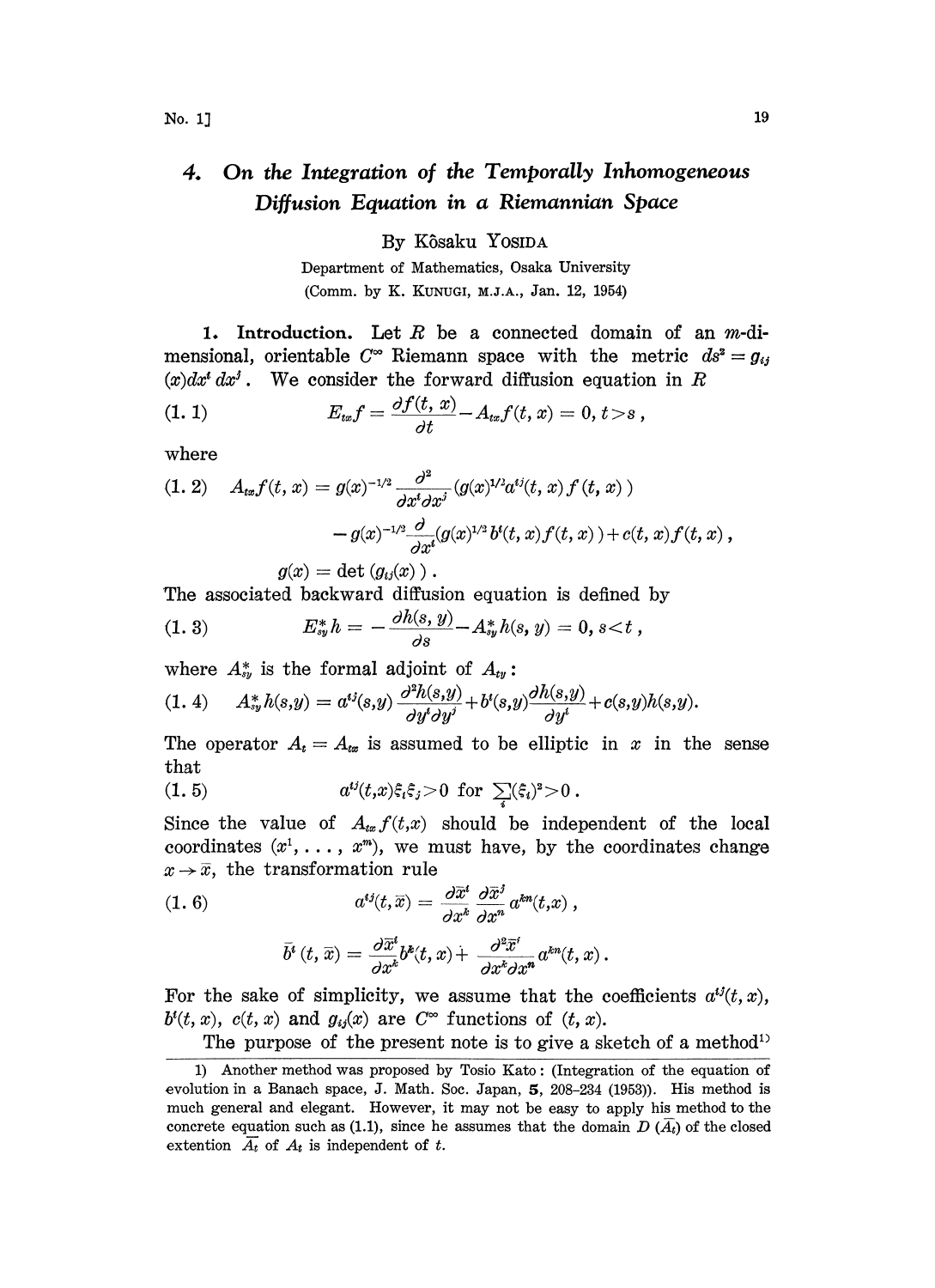of the integration in the function space  $L = L_1(R)^{2}$  of  $(1, 1)$  with the initial condition

(1.7) 
$$
f(s, x) = f(x).
$$
Thus we firstly consider an approximate equation  
\n
$$
(1.1)' \quad E_{ix}^{(n)} f^{(n)} = \frac{\partial f^{(n)}(t, x)}{\partial t} - A_{ix}^{(n)} f^{(n)}(t, x) = 0, \ t \ge s \ (n = 1, 2, \ldots),
$$

$$
f^{(n)}(s, x) = f(x),
$$

where  $A_i^{(n)} = A_{ix}^{(n)}$  is a bounded operator in L which converges, in the sense to be explained below, to  $A_t = A_{tx}$  as  $n \to \infty$ . Secondly it will be shown that there exists a subsequence  $\{f^{(n')}(t, x)\}$  of the solutions  $\{f^{(n)}(t,x)\}\;$  of  $(1,1)'$  which converges, in the sense of the "distribution",<sup>3)</sup> to a solution  $T_t$  of

(1. 1)'' 
$$
\frac{\partial (T_t, \varphi)}{\partial t} - (T_t, A^* \varphi) = 0, t > s,
$$

$$
(T_s, \varphi) = (f, \varphi) = \int_R f(x) \varphi(x) dx.
$$

Here  $(T_t, \varphi)$  is the value of the distribution  $T_t$  at  $\varphi$ ,  $\varphi(x)$  denoting a  $C^{\infty}$  function whose carrier is compact and is contained in an open domain of R. The totality of such functions  $\varphi(x)$  will be denoted by  $D(R)$ . Finally we will show, by a parametrix consideration, that this  $T_t$  is defined by a "genuine" solution of  $(1.1)$ . (See the Theorem below in 3.)

2. The Construction of the Distribution  $T_t$ . Let D be a set of  $C^{\infty}$  functions  $f(x)$  with compact carriers such that D is L-dense in L. We regard  $A_t=A_{t_x}$  as an additive operator defined on  $D\subseteq L$ to L. Let  $\overline{A_t}$  be the smallest closed extension of the operator  $A_t$ , and we will make the following:

Hypothesis.<sup>4)</sup> Let, for all sufficiently large integer  $n$  (independently of  $t$ ), the resolvents

(2.1) exist as bounded operators on  $L$  to  $L$  such that  $\mathit{I}^{\scriptscriptstyle(n)}_t = (I\!-\!n^{-1}A_t)$ (2.2)  $I_i^{(n)}f(x)$  is non-negative and  $\int_{\alpha} I_i^{(n)}f(x)dx = \int_{\alpha} f(x)dx$ if  $f(x) \in L$  is non-negative,  $(2, 3)$  lightly continuous in t. The Hypothesis implies that

<sup>2)</sup> The function space of the Borel measurable functions  $f(x)$  which are integrable with respect to the measure  $dx=g(x)^{1/2} dx^{1} \dots dx^{m}$ . The norm of f is hence given by  $|| f || = \int_R |f(x)| dx$ . It is to be noted that our method of integration of (1.1) may, with slight modifications, be extended to the case of the function space.  $L_p(R), 1 \leq p \leq \infty.$ 

<sup>3)</sup> L. Schwartz: Théorie des distributions, I et II, Paris (1950 et 1951).

<sup>4)</sup> Cf. K. Yosida: On the integration of diffusion equations in Riemannian spaces, Proc. Amer. Math. Soc., 3, 864-873 (1952).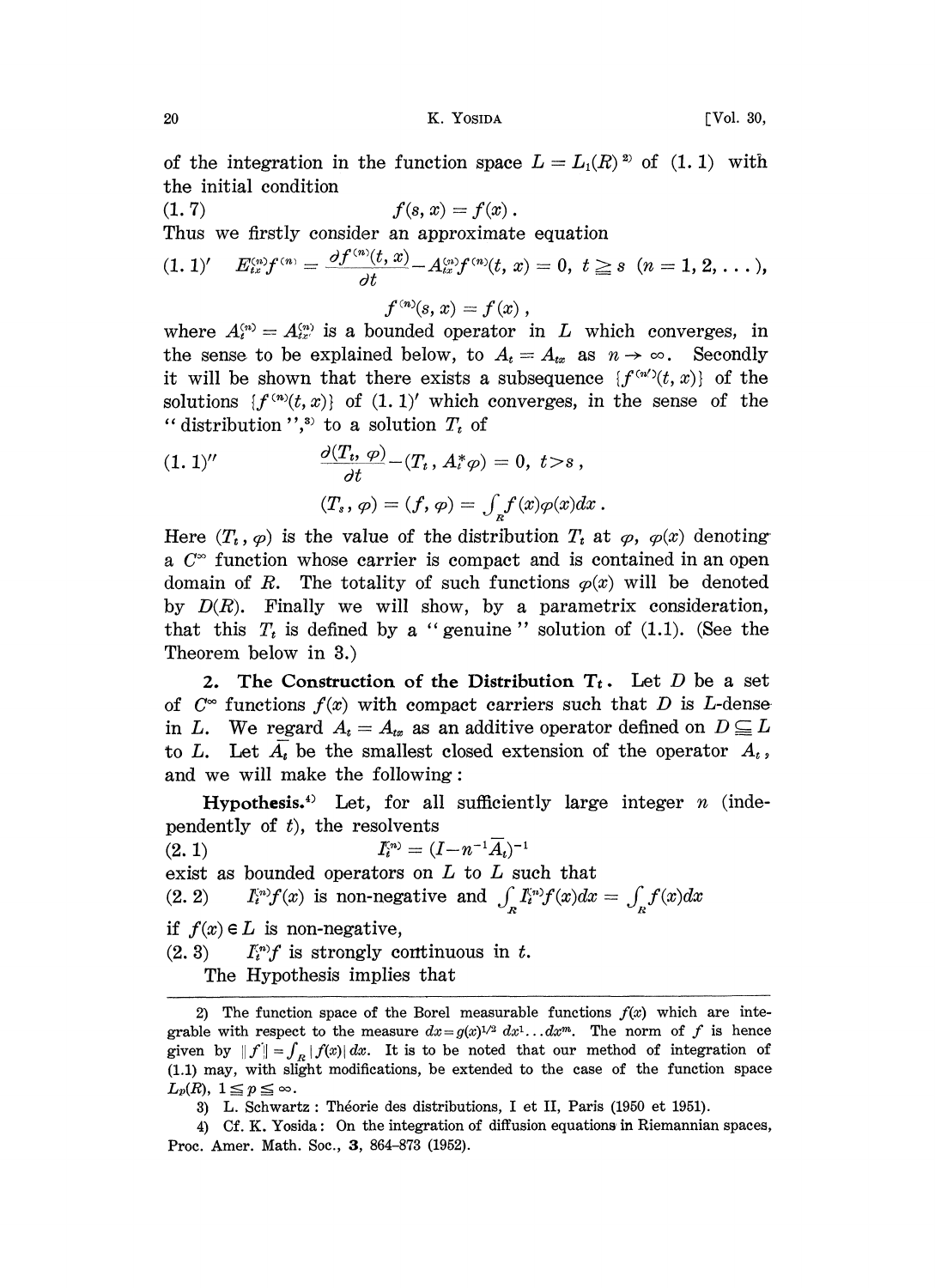## No. 1] On the Integration of the Diffusion Equation 21

(2.4)  $||I_n^{(n)}|| \leq 1$ 

 $A_i^{(n)} = \overline{A}_i I_i^{(n)} = n(I_i^{(n)} - I)$ (2. 5)

satisfies

and

(2.6) strong lim  $A_i^{(n)}f = \overline{A}_i f$  for f in the domain  $D(\overline{A}_i)$  of  $\overline{A}_i$ .

We first prove the

**Lemma 1.** For any  $f \in L$ , there exists a solution  $f_{is}^{(n)} = f^{(n)}(t)$ , s, x)  $\in L$  of

$$
(2,7) \qquad D_{t}f^{\scriptscriptstyle(n)}_{\scriptscriptstyle{is}} = \text{strong}\lim_{\substack{s\to 0\\ \scriptstyle s\to 0}} \delta^{-1}(f^{\scriptscriptstyle(n)}_{\scriptscriptstyle{t+\delta},\scriptscriptstyle{s}}-f^{\scriptscriptstyle(n)}_{\scriptscriptstyle{is}}) = A^{\scriptscriptstyle(n)}_{\scriptscriptstyle{t}}f^{\scriptscriptstyle(n)}_{\scriptscriptstyle{is}},\ t\geq s\,,\\ \text{strong}\,\lim_{\substack{t\to s\\ \scriptstyle t\to s}} \,f^{\scriptscriptstyle(n)}_{\scriptscriptstyle{is}} = f\,,
$$

satisfying

(2.8)  $f^{(n)}(t, s, x)$  is non-negative and  $\int_{s} f^{(n)}(t, s, x) dx = \int_{s} f(x) dx$ if  $f(x)$  is non-negative.

Proof. Putting

$$
P^{(n)}(t,s) = \exp\left((t-s)A_s^{(n)}\right) = \sum_{k=0}^{\infty} (k!)^{-1} (n(t-s)(I_s^{(n)}-I))^k,
$$

we have the bounded operator

$$
W^{\scriptscriptstyle(n)}(t,s) = E^{\scriptscriptstyle(n)}_i P^{\scriptscriptstyle(n)}(t,s) = (A^{\scriptscriptstyle(n)}_i\!\!-\!A^{\scriptscriptstyle(n)}_s) P^{\scriptscriptstyle(n)}(t,s) \ .
$$

Then the solution  $f_{is}^{(n)}$  of (2.7) may be defined by<br>
(2.9)  $f_{is}^{(n)} = P^{(n)}(t, s) f - \int^t P^{(n)}(t, \tau) Q^{(n)}(\tau, s) f d\tau$ , (2.9)

where

$$
(2.~10) \qquad \qquad Q^{(n)}(t,s)=\sum_{m=1}^{\infty}(-1)^{m+1} \; W_m^{(n)}(t,s) \, , \\ \qquad \, W_m^{(n)}(t,s)=\int_s^t \, W^{(n)}(t,\,\tau) \, W_{m-1}^{(n)}(\tau,s)d\tau \, , \; \, W_1^{(n)}=\, W^{(n)} \, .
$$

We next prove

 $|| f_{is}^{(n)} || \leq || f ||.$ For this purpose, we start, by  $(2.5)$  and  $(2.7)$ ,  $(2. 12)$  $f_{i+8,s}^{(n)} = f_{is}^{(n)} + \delta(n(I_i^{(n)} - I) f_{is}^{(n)}) + o(\delta)$ ,  $\delta > 0$ . Then, by  $(2.4)$ ,

 $||f_{t+\delta,s}^{(n)}|| \leq (1-\delta n) ||f_{ts}^{(n)}|| + \delta n ||f_{ts}^{(n)}|| + o(\delta) \leq ||f_{ts}^{(n)}|| + o(\delta),$ and hence

$$
\frac{d^+\,||\,f_{\,\scriptscriptstyle t\!\scriptscriptstyle S}^{\scriptscriptstyle (n)}\,||}{dt}\!\leq\!0
$$

which proves (2.11). We next assume that  $f^{(n)}(t, s, x)$  to be nonnegative. Then, by  $(2. 2)$  and  $(2. 12)$ ,

$$
\begin{aligned} \int_{\mathbf{R}} f^{(n)}(t+\delta, s, x) dx &= \int_{\mathbf{R}} f^{(n)}(t, s, x) dx + \int_{\mathbf{R}} \delta n(I_t^{(n)} - I) f^{(n)}(t, s, x) dx \\ &+ \int_{\mathbf{R}} o(\delta) dx \ge \int_{\mathbf{R}} f^{(n)}(t, s, x) dx + o(\delta) \;, \end{aligned}
$$

which implies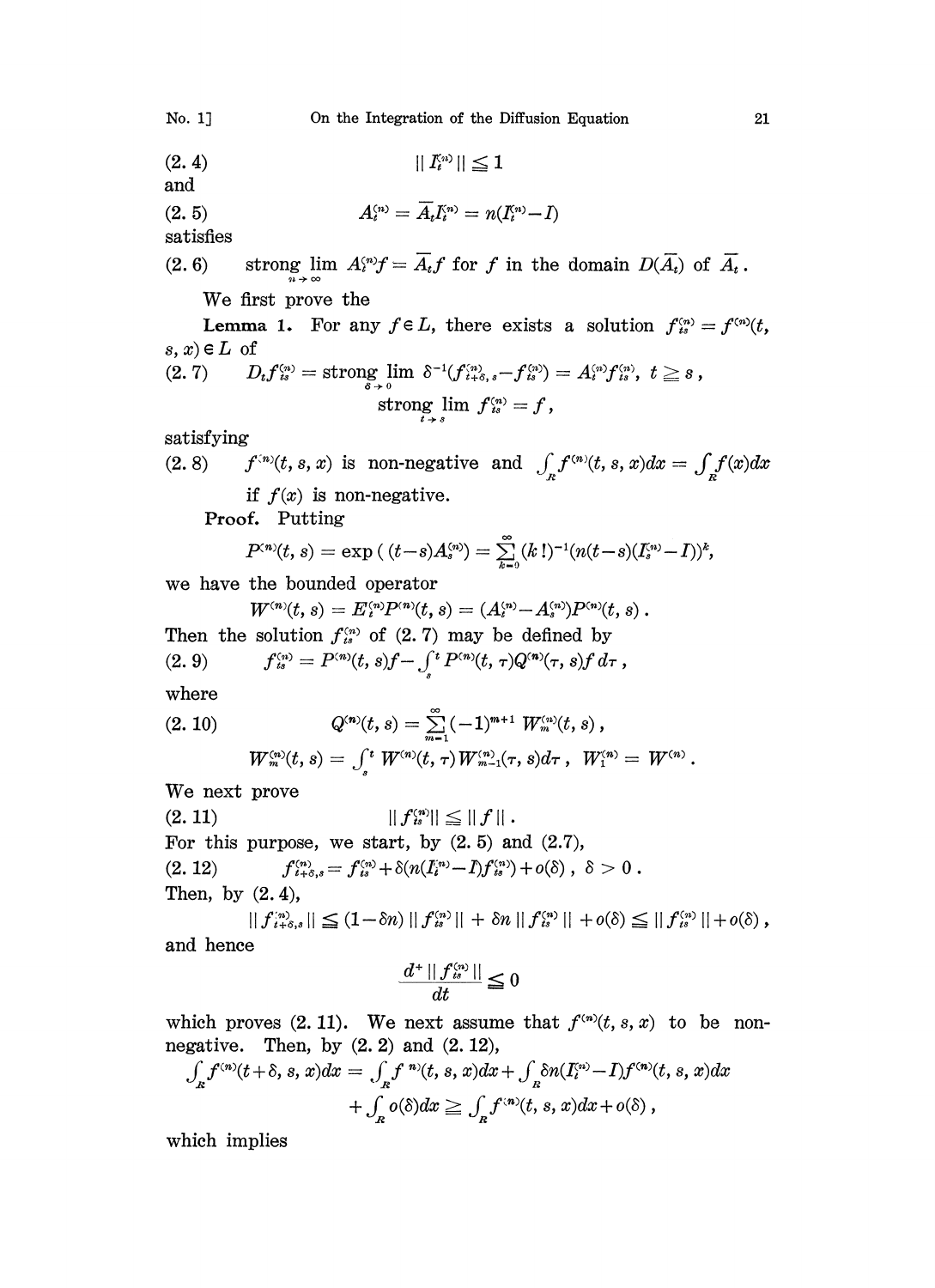22 K. YOSIDA [Vol. 30,

$$
(2.13) \qquad \qquad \frac{d^+}{dt} \int_{R} f^{(n)}(t,s,x) dx \ge 0
$$

Hence, if  $f(x)$  is non-negative, we have, by  $(2.11)$  and  $(2.13)$ ,<br> $||f^{(n)}|| = \int |f^{(n)}(t, s, x)| dx < ||f|| = \int |f(x)| dx$  $dx$ 

$$
|| f_{is}^{(n)} || = \int_{B} | f^{(n)}(t, s, x) | dx \leq || f || = \int_{B} | f(x) ||
$$
  
= 
$$
\int_{B} f(x) dx \leq \int_{B} f^{(n)}(t, s, x) dx.
$$

Therefore  $f^{(n)}(t,s,x)$  must be non-negative (almost everywhere) with  $f(x)$ .

**Lemma 2.** There exists a subsequence  $\{f_{is}^{(n')}\}\$  of  $\{f_{is}^{(n)}\}\$  such that

(2. 14) 
$$
\lim_{n' \to \infty} (f_{is}^{(n')}, \varphi) = (T_t, \varphi), \varphi \in D(R),
$$

where  $(T_t, \varphi)$  satisfies  $(1.1)''$ . Actually,  $T_t$  is a distribution defined by a measure  $\rho_{ts}$ :

(2. 15) 
$$
(T_t, \varphi) = \int_{R} \varphi(x) d\rho_{ts}(x) .
$$

**Proof.** Integrating  $(2.7)$ , we have

$$
(f_{\iota s}^{(n)}, \varphi)-(f, \varphi)=\int_{s}^{t}(A_{\tau}^{(n)}f_{\tau s}^{(n)}, \varphi)d\tau=\int_{s}^{t}(I_{\tau s}^{(n)}f_{\tau s}^{(n)}, A_{\tau}^{*}\varphi)d\tau,
$$

and hence, by  $(2.4)$  and  $(2.11)$ ,

(2. 16)  $| (f_{i_1,s}^{(n)} - f_{is}^{(n)}, \varphi) | \leq || f || \cdot | \int_s^{t_1} \max_x | A_{\tau s}^* \varphi(x) | d\tau |$ .

By virtue of  $(2.11)$  and  $(2.16)$ , we may choose a subsequence  $\{n'\}$ of  $\{n\}$  such that (2.14) holds for a distribution  $T_t$  which satisfies  $(T_t, \varphi)$  is continuous in t. We see that  $(2.15)$  also holds good by  $(2.8)$ . We have also

(2. 18)  $\lim_{n'\to\infty}(I_{\tau}^{n'}f_{\tau s}^{n'}, A_{\tau}^*\varphi) = (T_{\tau}, A_{\tau}^*\varphi)$  boundedly in  $\tau, s \leq \tau \leq t$ , since, by  $(2.11)$ ,

$$
(I_{\tau}^{n})f_{\tau_{\sigma}}^{(n)}, \varphi) - (I_{\tau}^{(n)}f_{\tau_{\sigma}}^{(n)}, (I - n^{-1}A_{\tau}^{*})\varphi) = n^{-1}(I_{\tau}^{(n)}f_{\tau_{\sigma}}^{(n)}, A_{\tau}^{*}\varphi) , \\ (I_{\tau}^{(n)}f_{\tau_{\sigma}}^{(n)}, (I - n^{-1}A_{\tau}^{*})\varphi) = ((I - n^{-1}\bar{A}_{\tau})(I - n^{-1}\bar{A}_{\tau})^{-1}f_{\tau_{\sigma}}^{(n)}, \varphi) = (f_{\tau_{\sigma}}^{(n)}, \varphi), \\ n^{-1} | (I_{\tau}^{(n)}f_{\tau_{\sigma}}^{(n)}, A_{\tau}^{*}\varphi)| \leq n^{-1} ||f|| \cdot \max_{x} | A_{\tau_{x}}^{*}\varphi(x) |.
$$
  
s  $T_{t}$  satisfies (1. 1)''.

Thus  $T_t$  satisfies  $(1.1)$ ".

3. The Theorem. Let  $x_0$  be any point of R and let  $U(x_0)$  be a sufficiently small neighbourhood of  $x_0$ . Let  $V(x_0)$  be any neighbourhood of  $x_0$  such that its closure is contained in  $U(x_0)$ . We may construct<sup>5</sup> a parametrix  $H(x, y, t, s)$  for the equation (1.3) such that

- (3.1)  $H(x, y, t, s)$  is, for  $t > s$ ,  $C^{\infty}$  in  $(x, y, t, s)$ ,
- (3.2)  $E_{sx}^* H(x, y, t, s) = K(x, y, t, s)$  is  $C^{\infty}$  in  $(x, y, t, s)$  even when  $t = s$ ,

 $H(x, y, t, s) \equiv 0$  if x or y is outside of  $U(x)$ ,

(3.4) 
$$
f(x) = \lim_{t \to t_0, s+t_0} \int_x f(y) H(x, y, t, s) dy = \lim_{t \to t_0, s+t_0} \int_x f(y) H(y, x, t, s) dy
$$
  
for any  $x \in V(x_0)$  and for any continuous function  $f(y)$ .

<sup>5)</sup> Cf. K. Yosida: On the fundamental solution of the parabolic equation in a Riemannian space, Osaka Math. J.,  $5, 65-74$  (1953).